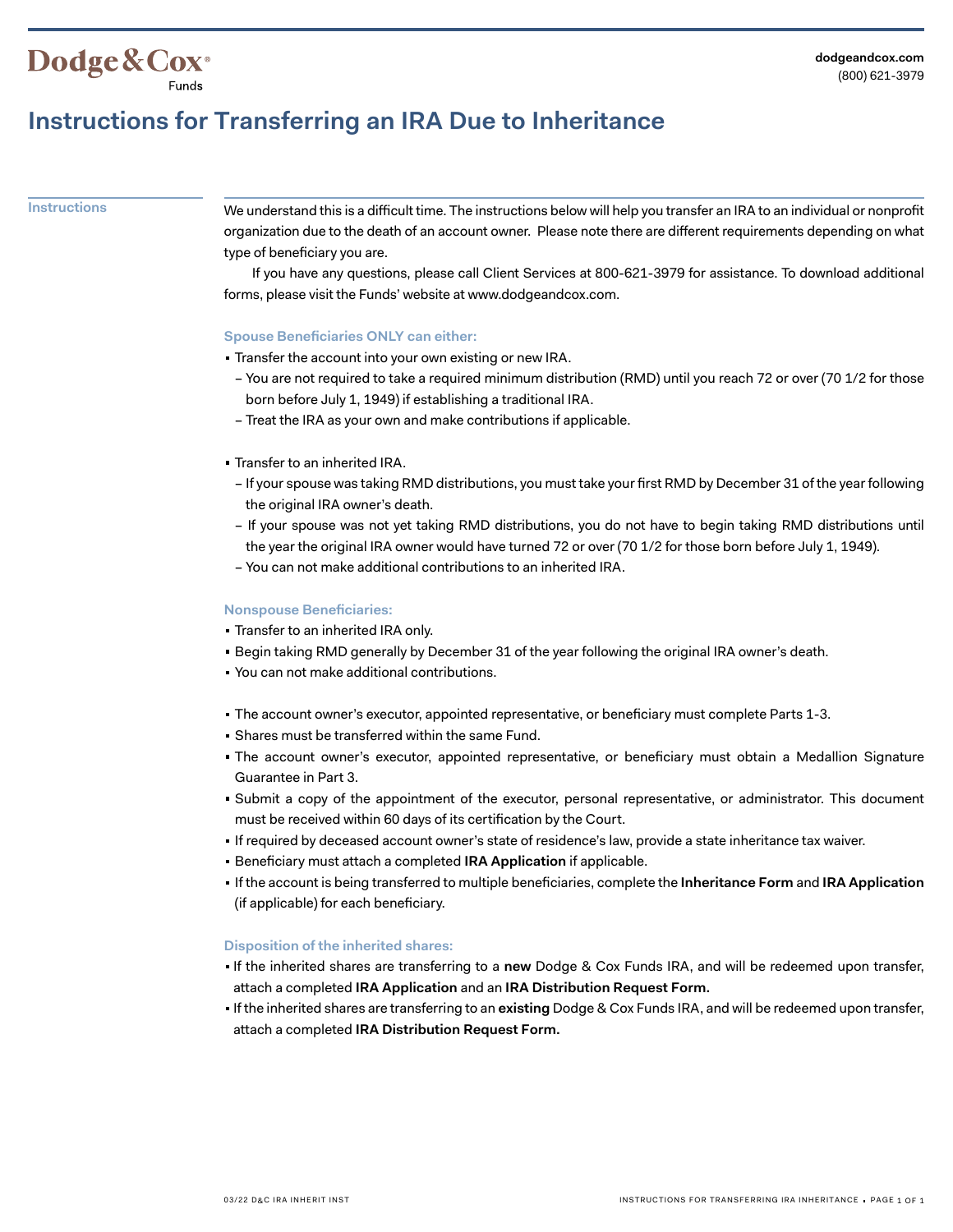

# **IRA Inheritance Form**

|                                                        |                                                                                    |                                         | Print      |  |
|--------------------------------------------------------|------------------------------------------------------------------------------------|-----------------------------------------|------------|--|
|                                                        |                                                                                    |                                         | Clear Form |  |
| <b>Mailing</b><br><b>Address</b>                       | <b>Regular Mail:</b>                                                               | Express, Certified, or Registered Mail: |            |  |
|                                                        | Dodge & Cox Funds                                                                  | Dodge & Cox Funds                       |            |  |
|                                                        | P.O. Box 219502                                                                    | 430 W 7th Street, Suite 219502          |            |  |
|                                                        | Kansas City, MO 64121-9502                                                         | Kansas City, MO 64105-1407              |            |  |
| Part 1<br><b>Current Account</b><br><b>Information</b> |                                                                                    |                                         |            |  |
|                                                        | <b>Name/Account Registration</b>                                                   |                                         |            |  |
|                                                        | Name/Account Registration                                                          |                                         |            |  |
|                                                        | Fund<br><b>Shareholder Date of Death</b>                                           | <b>Account Number</b>                   |            |  |
| Part 2<br><b>Transfer Instructions</b>                 | Transfer to: (check one box only)                                                  |                                         |            |  |
|                                                        | □ A new Dodge & Cox Funds IRA. Attach a completed IRA Application for beneficiary. |                                         |            |  |
|                                                        | □ An existing Dodge & Cox Funds IRA (spouses only).                                |                                         |            |  |
|                                                        |                                                                                    |                                         |            |  |
|                                                        | Name of Beneficiary                                                                | <b>Contact Phone Number</b>             |            |  |
|                                                        | Fund                                                                               | <b>Account Number</b>                   |            |  |
|                                                        | Transfer the amount indicated below: (check one box only)                          |                                         |            |  |
|                                                        | [100%] % (if entire account, write 100%)<br>Transfer percentage of account:        |                                         |            |  |
|                                                        | $\Box$ Transfer dollar amount:<br>Ś.                                               |                                         |            |  |
|                                                        | $\Box$ Transfer number of shares:<br>#                                             |                                         |            |  |